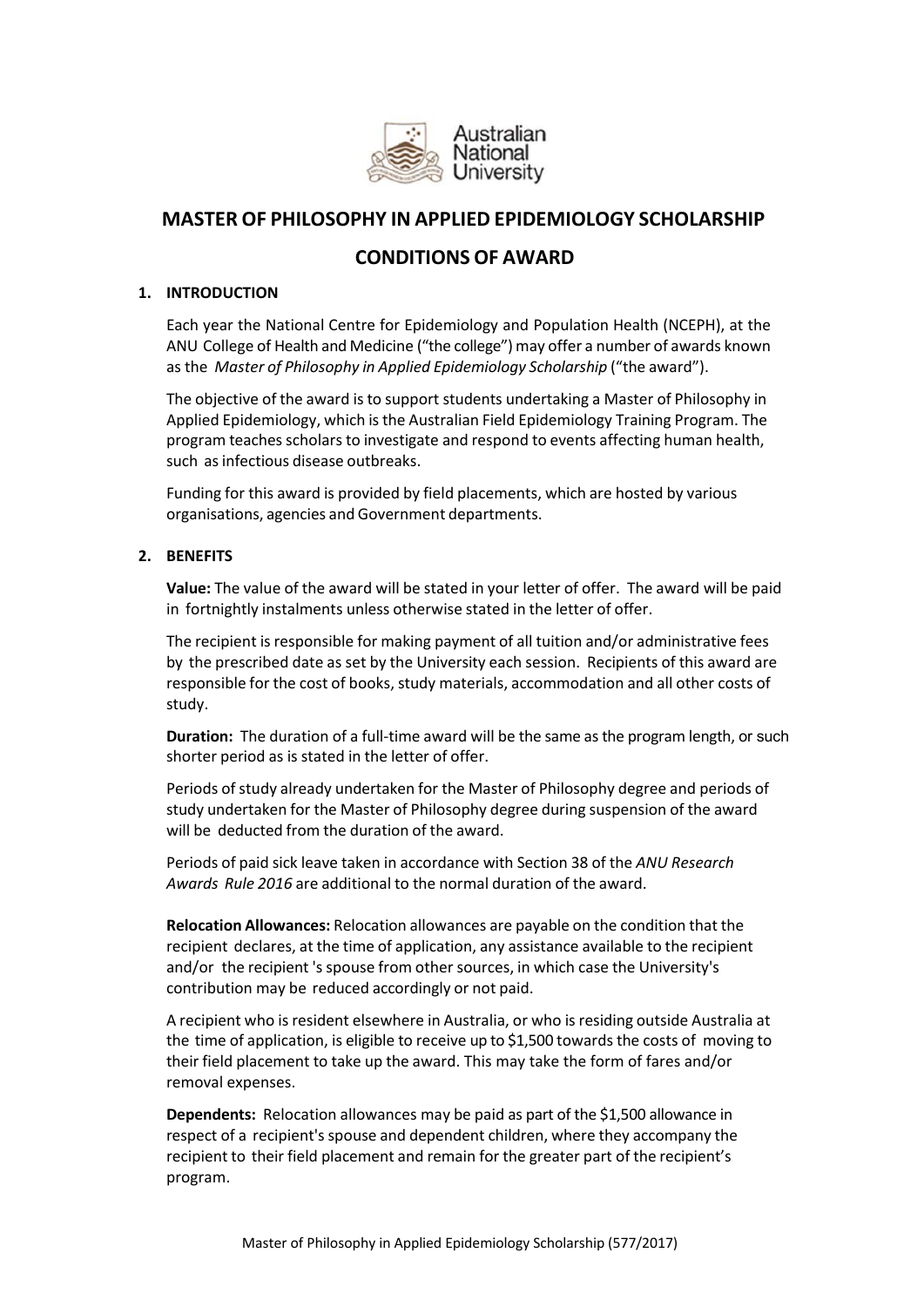Where a recipient marries after the commencement date of the Award, no relocation allowance will be payable in respect of the spouse's journey to their field placement.

Relocation allowances for dependents may also be payable in the case of a *de facto* relationship. A recipient with a *de facto* partner must complete a Statutory Declaration stating the period of continuous co-habitation to confirm eligibility when submitting the application.

Insurance, accommodation and meal costs cannot be claimed.

Applications must be submitted within twelve months of the scholar commencing their research program. No assistance is payable after this time or after the termination of an award.

**Thesis Reimbursement:** A recipient is eligible to receive a reimbursement of up to \$420 for costs associated with the production of the thesis. The reimbursement must be claimed in accordance with the Australian National University's Thesis Allowance Requirements*.* The reimbursement must be claimed within 12 months of submission of the thesis and no more than 2 years after termination of the award, unless exceptional circumstances can be demonstrated. A case outlining the exceptional circumstances must be made before approval for reimbursement can be considered.

**Attending Final Viva :** The University will provide \$500 towards airfares, accommodation and reimburse meals for recipients to attend the viva for the Master of Philosophy in Applied Epidemiology. Claim for this funding must be submitted after attending the final viva.

#### **PROGRAM & SCHOLARSHIP LEAVE ENTITLEMENTS**

A recipient who is unable to pursue their program of study should apply for Program and Scholarship leave of absence by submitting an application for program and scholarship leave via the Interactive Student Information System (ISIS).

**Personal Leave:** The University may approve program and scholarship leave of absence on personal grounds, which does not exceed a total period of twelve months during the tenure of the award. An application for program and scholarship leave of absence for more than twelve months will only be considered if there are exceptional circumstances beyond the control of the scholar and must be approved by the Delegated Authority in the College.

**Medical Leave:** Subject to approval of funding from respective field placement, a recipient whose application for program and scholarship leave of absence is approved on medical grounds may continue to receive the award for the period of the program leave of absence, on receipt of a certificate signed by a registered medical practitioner which gives the nature and likely duration of the recipient's illness and certifies that the recipient is unable to pursue the program because of the illness. The maximum aggregated period for receipt of the award under this provision cannot exceed 4 weeks within the duration of the award.

# **3. ELIGIBILITY**

The award will be available each year to a prospective student who is:

- (a) a domestic or international student:
- (b) enrolling full‐time in the Master of Philosophy in Applied Epidemiology at the Australian National University.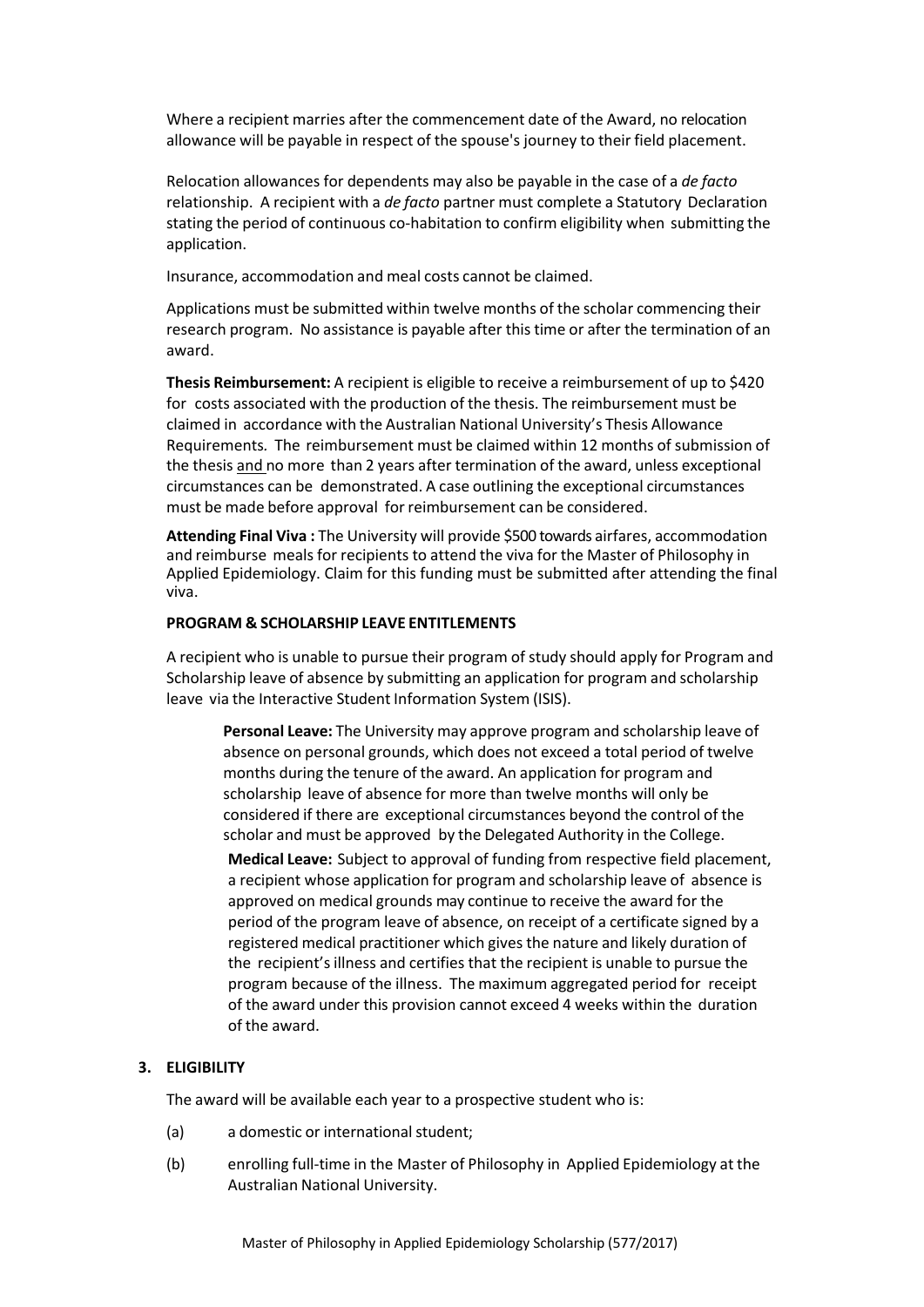# **4. APPLICATION**

There is no application as students are automatically considered based on meeting the eligibility criteria or conditions prescribed under the Eligibility section.

# **5. SELECTION**

Selection will be made on the basis of academic results, previous work experience and availability of a suitable field placement.

The award will be offered to a student by a Selection Committee chaired by the Program Convener which will also include representativesfrom nominated field placements.

The Selection Committee reserves the right to make no award if it considers there is no applicant of sufficient merit. The Selection Committee may also vary the number of awards and/or offer the award at other times in exceptional circumstances or based on the standard of applications or students.

# **6. CONCURRENT HOLDINGOF AWARDS**

A recipient of the award is permitted to concurrently hold other scholarships, awards, grants and bursaries subject to the terms of the corresponding section in the conditions of award of the other scholarship/bursary/grant/award that they are holding. During the tenure of the award, the recipient cannot be in receipt of another equivalent or major living allowance award/scholarship orsalary to undertake the proposed program, providing a benefit greater than 75% of the stipend of this award.

# **7. DEFERMENT**

The award cannot be deferred.

# **8. ONGOINGELIGIBILITY**

The recipient is required to remain enrolled in a program of study for the degree of Master of Philosophy in Applied Epidemiology at the Australian National University.

A part‐time award may be offered or approved if the student has reasons acceptable to the University and the organisation, agency or Government department funding the scholarship, that preclude full‐time study for part or all of the course of study. In such cases the University must be satisfied that the reasonsrelate to caring commitments, a medical condition, a disability or other circumstance which limits the student's capacity to undertake full-time study. In such cases, the scholarship will be paid on a pro-rata basis.

An award cannot be transferred to another institution or ANU College.

# **9. SUSPENSION OF AWARD**

A student may apply for suspension of their award. The approval of a suspension will be at the discretion of the recipient's College. A suspension may be appropriate if a student is studying at another institution and receives an award for that study. In these circumstances the duration of the award will be reduced by the periods of study

Master of Philosophy in Applied Epidemiology Scholarship (577/2017)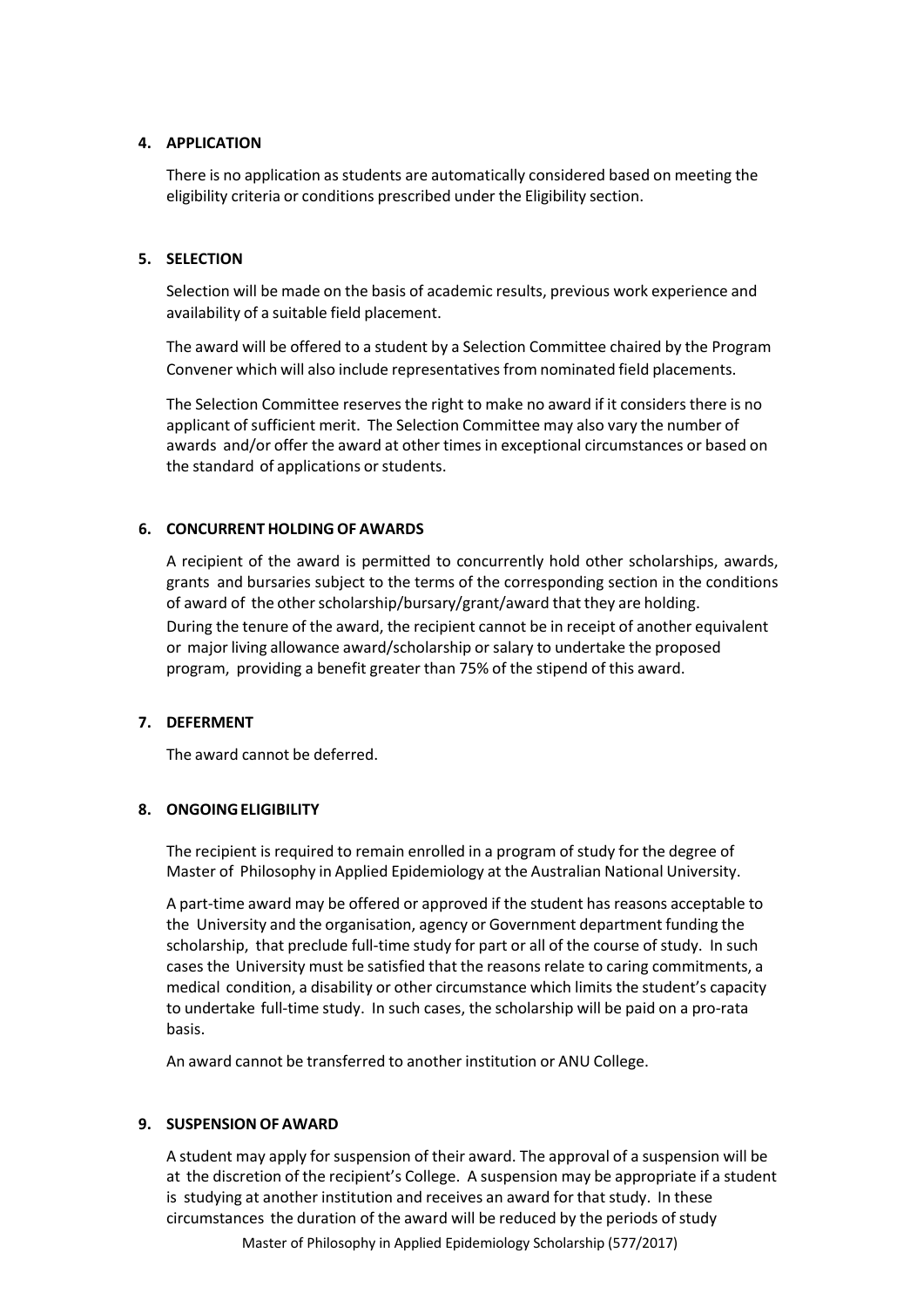undertaken towards the degree during suspension of the award (unless the study was undertaken overseas as part of a Commonwealth Government financially supported international postgraduate research scholarship or award).

The University may suspend an award where a student has:

- a) outstanding fees;
- b) an outstanding debt with the University; or
- c) outstanding milestone/s

An award will only be suspended once a reasonable amount of time (more than 20 working days) has passed since the fees and/or debt and/or milestones were due and once the University has advised the recipients in writing that the milestones, debt and/or fees are outstanding. Under these circumstances, the recipients will forfeit payment for the period of time that their award is suspended.

#### **10. CESSATION OF AWARD**

The award ceases or should be surrendered:

- (a) at the conclusion of the period outlined in section 2; or
- (b) at the conclusion of the viva; or
- (c) on the date on which the recipients withdraws or ceases to attend the University other than for approved absences; or
- (d) if a recipient is no longer meeting or has breached the conditions of award; or
- (e) if a recipient breaches academic or behavioural standards set by the University under the Academic Misconduct & Discipline Rule.

# **11. REPAYMENT OF FUNDS**

A recipients who is taking leave from their program, or changing intensity from full‐time to part-time, is expected to submit the prescribed form in a timely manner and, where possible, in advance in order to avoid receiving an overpayment of their award. In circumstances where an overpayment does occur, the overpayments will generally be recovered in line with the ANU Overpayments Procedure.

In the situation where a recipients is overpaid an amount in excess of a full fortnightly disbursement, the University may recover the overpayment by withholding future stipend payments at the same rate that the stipend was overpaid.

# **12. PROVIDING FALSEOR MISLEADING INFORMATION**

The offer of an award is based on the information provided to the University. An award may be withdrawn at any stage if incorrect, false or misleading information is provided or relevant information is withheld. This includes circumstances where the false information is unrelated to the assessment in offering the award.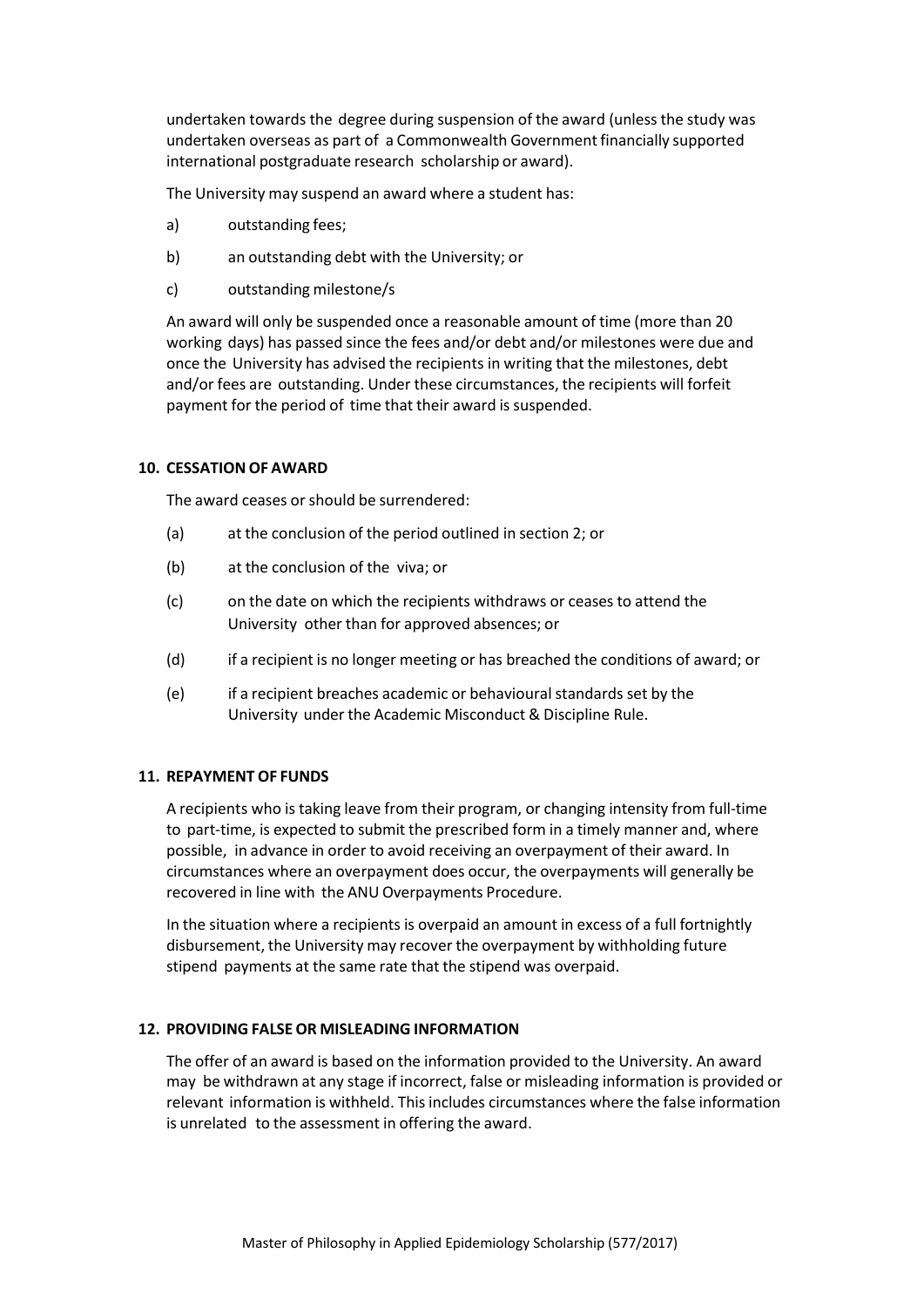#### **13. VARIATION TO CONDITIONS OF AWARD**

In exceptional circumstances and on a case‐by‐case basis section 6 and/or 7 of these conditions of award may be varied by the Dean on the recommendation of the Program Convener.

#### **14. TAXATION & CENTRELINK**

Recipients are responsible for seeking taxation and Centrelink advice regarding their own individual circumstances. Scholarships/grants/awards may be regarded astaxable income if a recipient is enrolled on a part‐time basis.

For information on how your award may affect your Centrelink benefits, please refer to this website: http://www.humanservices.gov.au/customer/enablers/income/

#### **15. ACCOMMODATION**

It is the recipient's responsibility to obtain residential accommodation. Information on student accommodation and application forms are available from the University Accommodation Services. Information may be found on the Web at: http://www.anu.edu.au/students/services/accommodation

#### **16. PUBLICITY**

The recipient may be requested to participate in publicity for the award from time to time. This may include publicity in the state or territory of residence or of schooling. Recipients may be contacted for an interview and photograph. The University may also publicise the award by publishing the names of the recipients. Arrangements forsuch publicity will be made through the ANU College of Health and Medicine or Strategic Communications and Public Affairs Office of the University**.**

#### **17. CONTACT WITH THE ANU COLLEGE**

All enquiries regarding the award and changes, issues, or further information after acceptance should be made to:

*National Centre for Epidemiology & Population Health The ANU College of Health and Medicine*

*Email:rsph.hdr.sa@anu.edu.au*

#### **18. DISCLAIMER**

The recipient of this award is subject to The Australian National University Act 1991 as amended, and to the Statutes, Rules, Regulations and Resolutions of the University The award of a scholarship/grant does not carry any commitment by the University for future employment.

These conditions of award should be read in conjunction with the University's Research Award Rules and Candidature and Supervision Policies.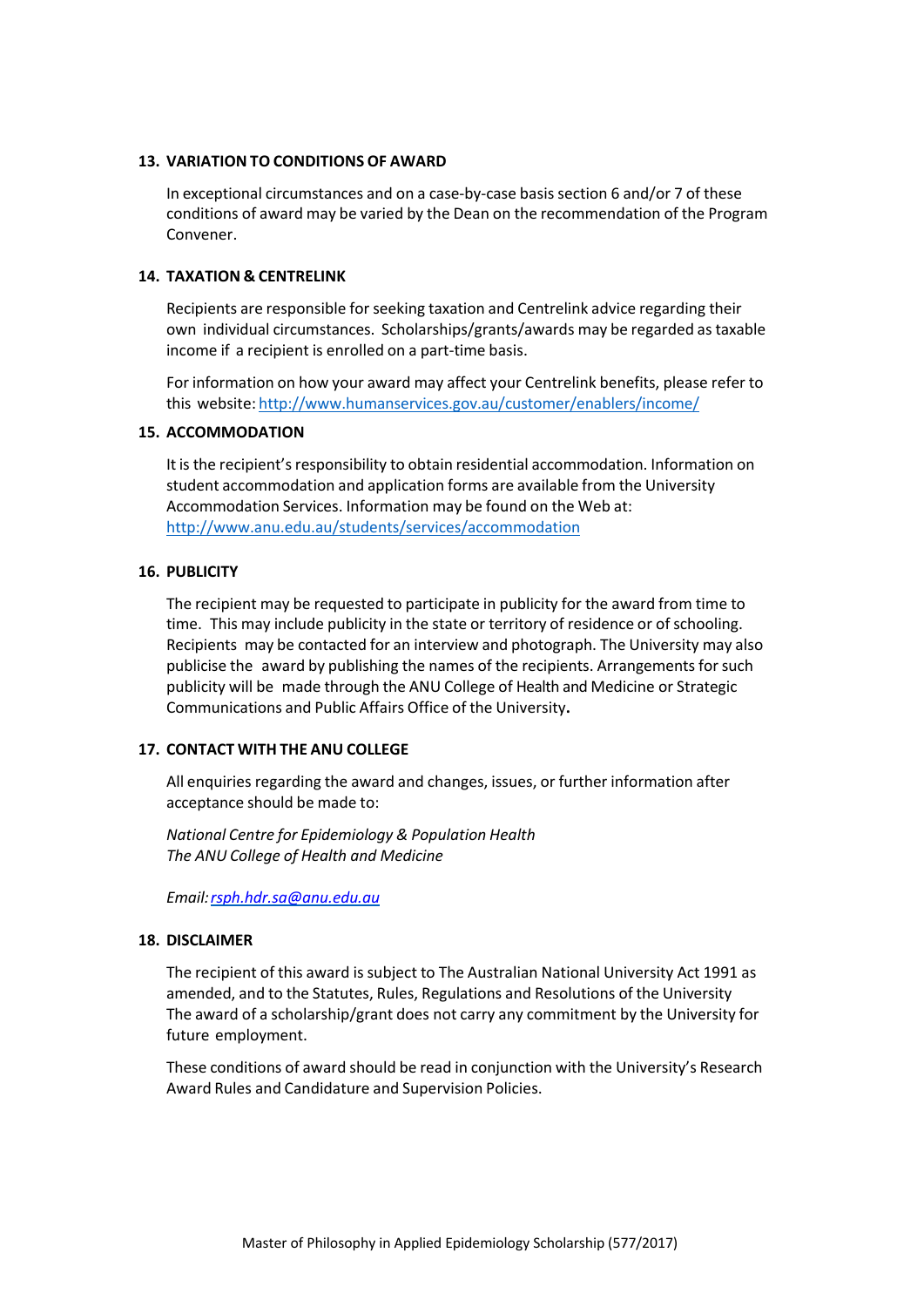#### **19. RELATED POLICIES, PROCEDURES, RULES & RESOURCES**

ANU Research Awards Rule 2016 ‐

https://www.legislation.gov.au/Details/F2016L01979

ANU Overpayments Procedure-

https://policies.anu.edu.au/ppl/document/ANUP\_000599\_ANU Academic Misconduct

Rules - https://www.legislation.gov.au/Details/F2015L02025 ANU Discipline Rules -

https://www.legislation.gov.au/Details/F2015L02046

Thesis Allowance Requirements ‐ http://www.anu.edu.au/students/program‐ administration/assessments‐exams/theses‐reimbursement

Research Scholarship Information (including forms) ‐ http://www.anu.edu.au/students/scholarships‐support/research‐scholarship‐information